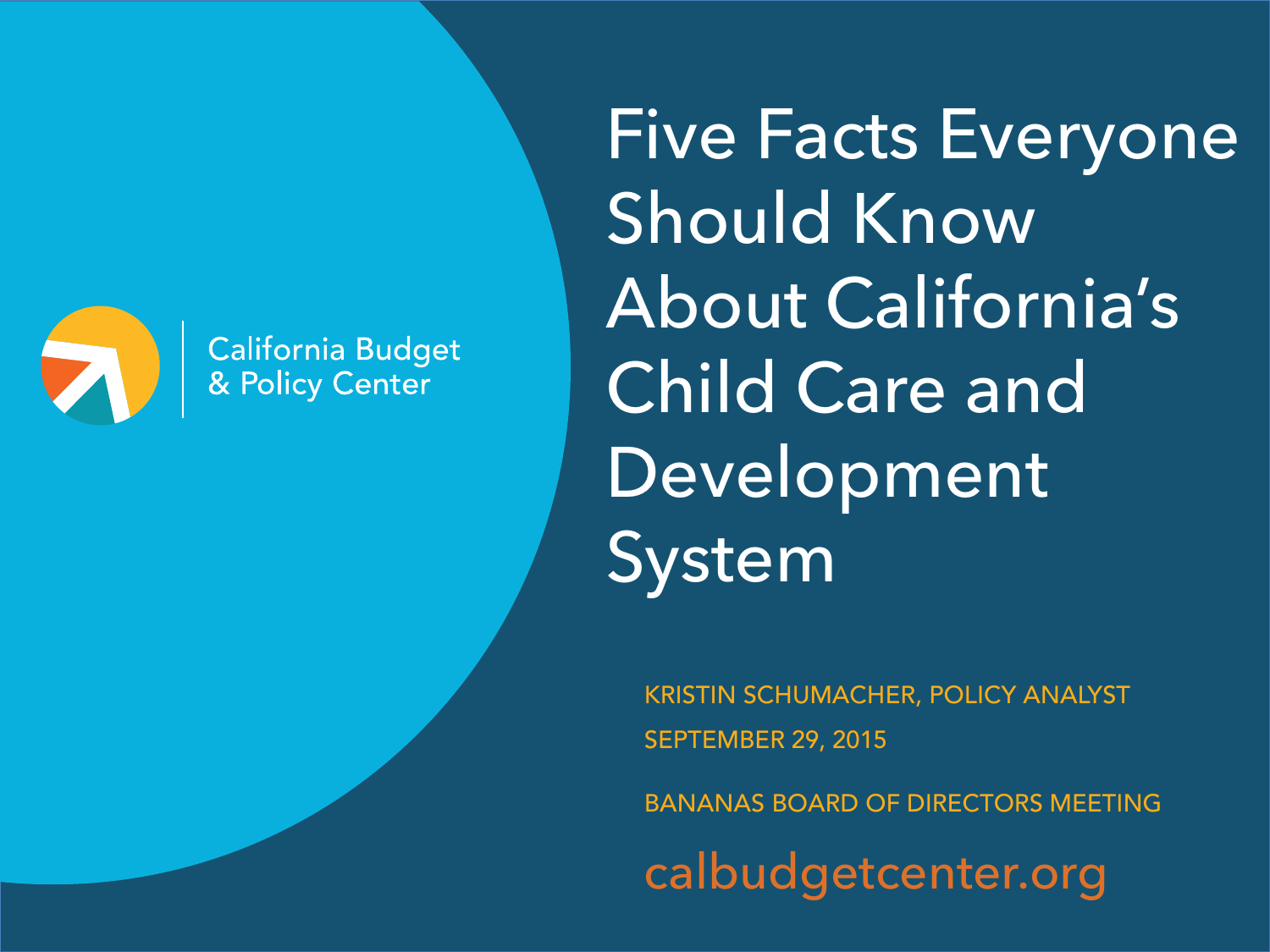## **1. Access to quality child care and preschool eases the effects of poverty.**

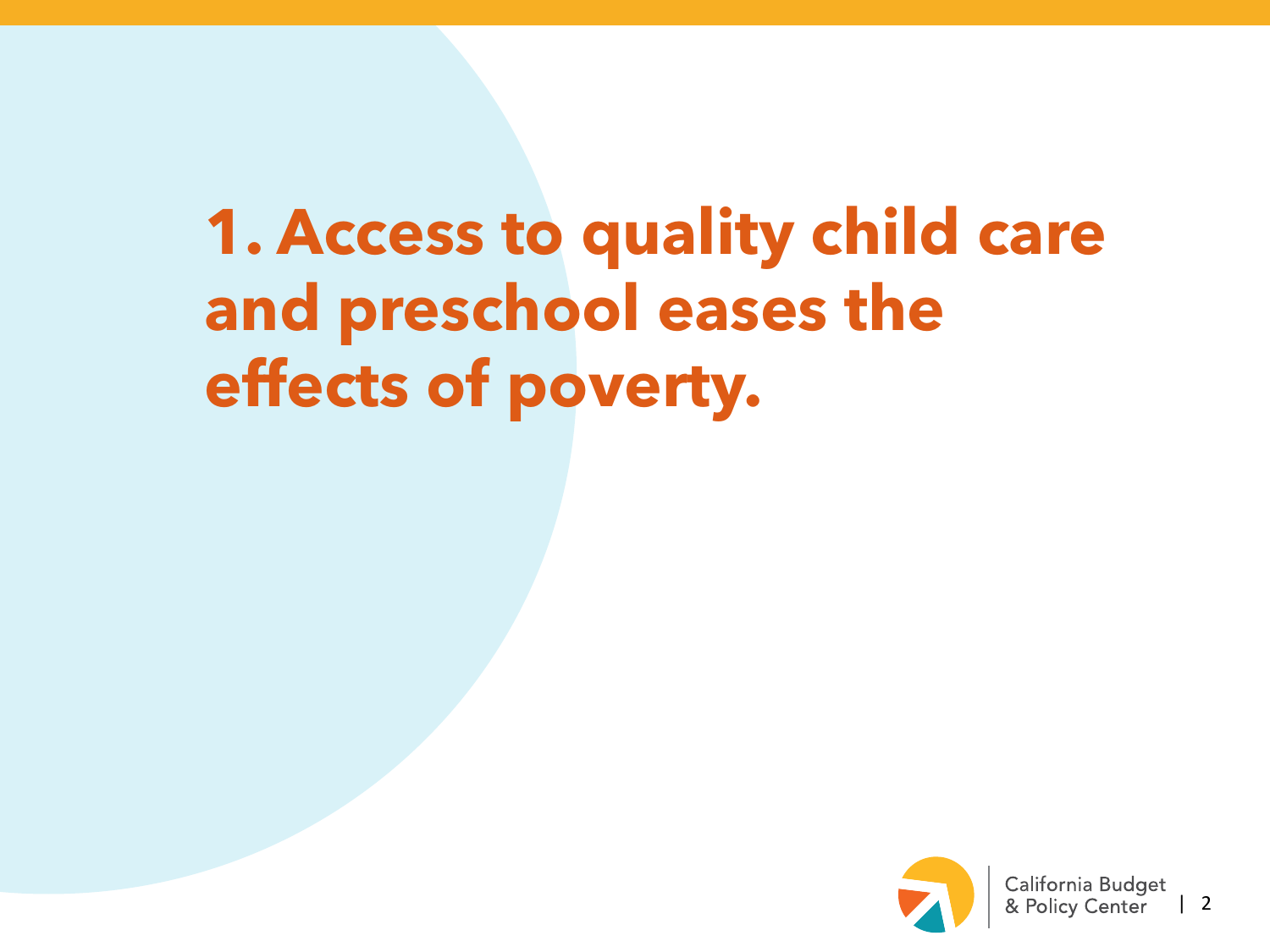## Poverty Affects Children's Physical and Mental Health and Academic Achievement

- $\bullet$  The longer a child lives in poverty, the less likely they are to:
	- Complete high school;
	- Attend college; and
	- $\hspace{0.1mm}-\hspace{0.1mm}$  Be consistently employed in their early adult years.
- $\bullet$  Quality child care and preschool programs can help to mitigate the effects of poverty leading to:
	- Stronger reading and math skills;
	- Increased high school graduation rates;
	- Fewer behavioral issues; and
	- Lower rates of delinquent behavior.

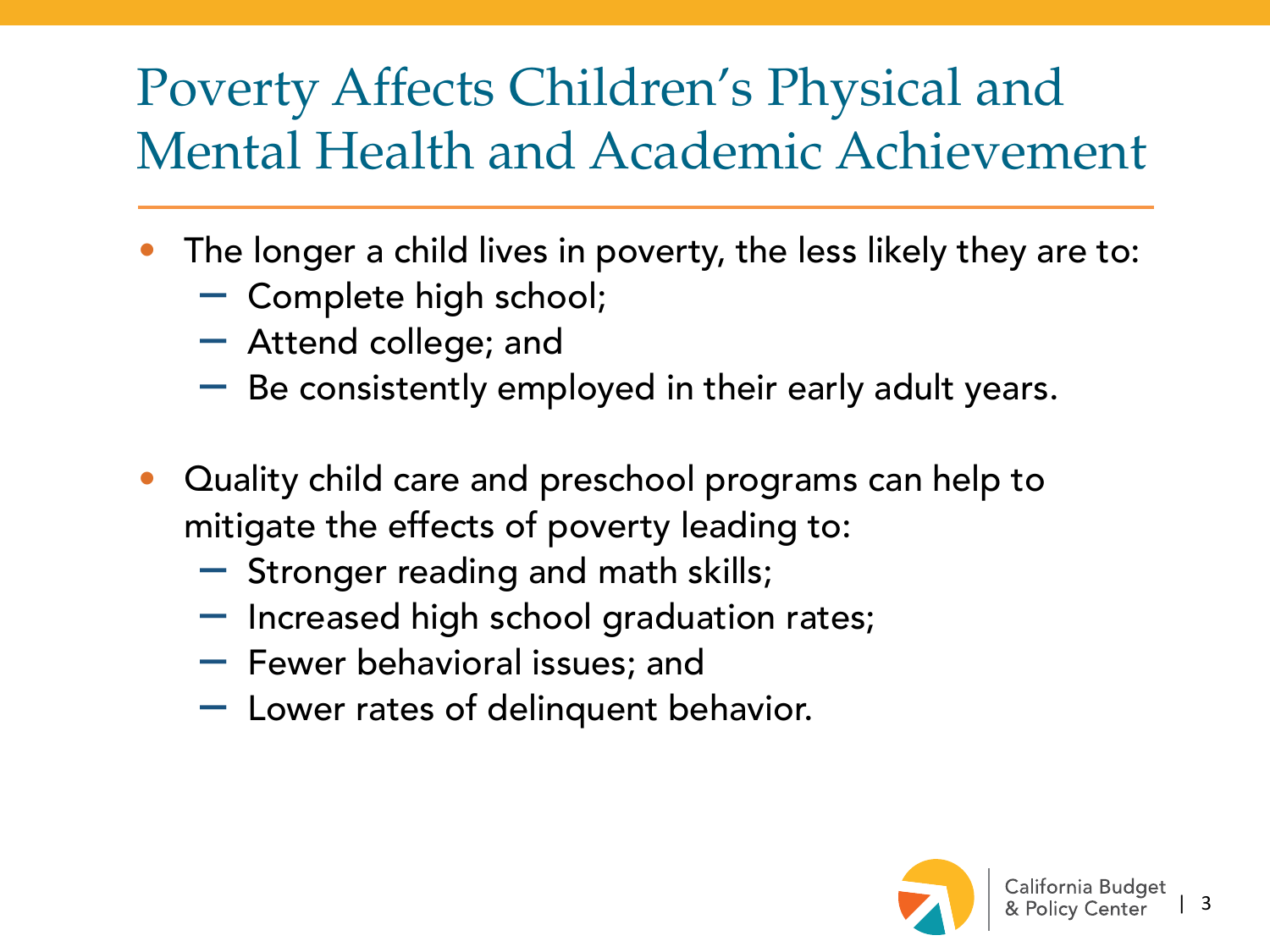#### Nearly 1 in 6 Californians and More Than 1 in 5 California Children Lived in Poverty in 2014 Percentage of Californians With Incomes Below the Federal Poverty Line



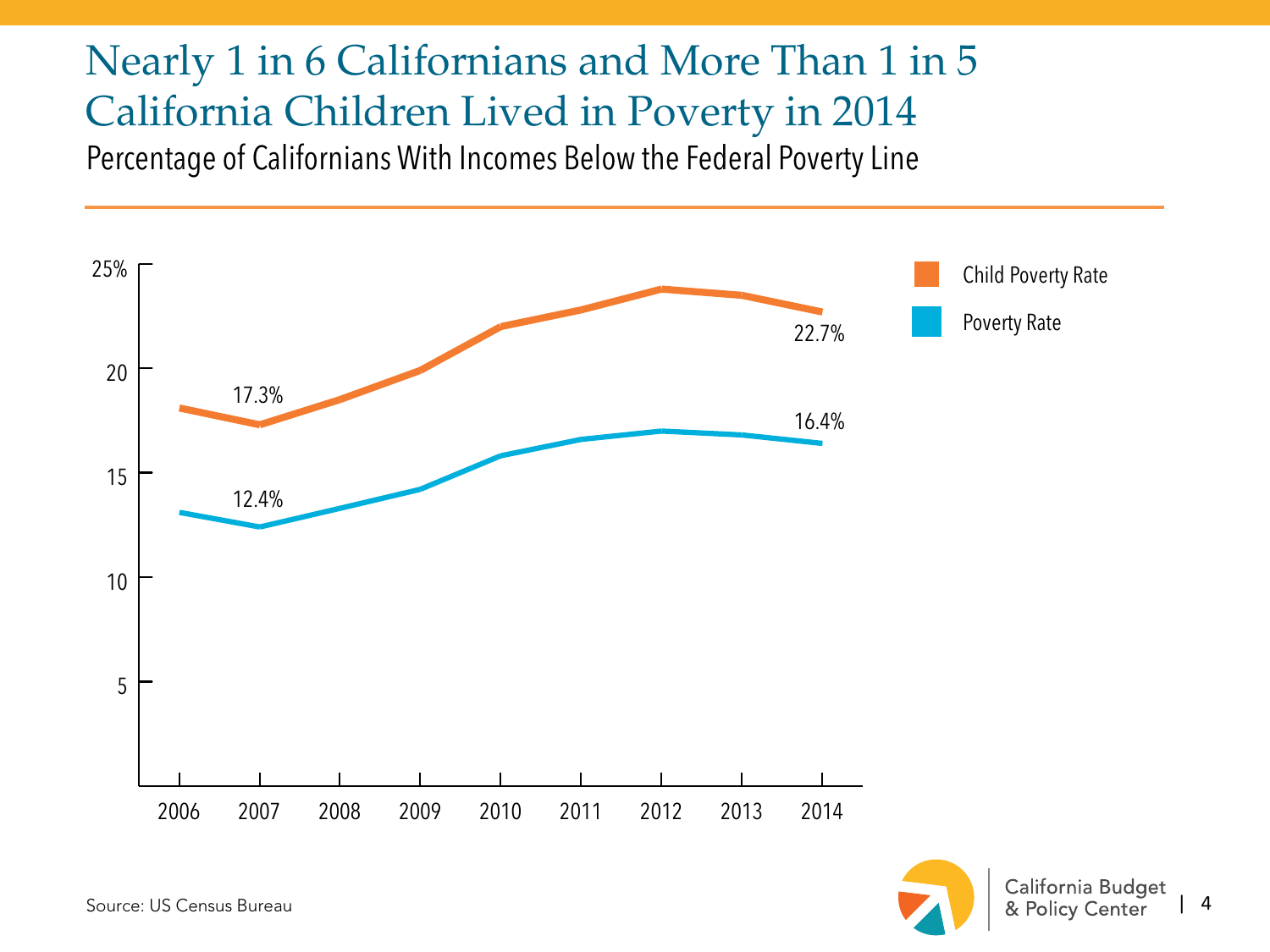### Children Comprise a Disproportionate Share of Californians Living in Poverty

Percentage of Californians, 2014



Californians Who Are Children

Percentage of Californians Living in Poverty Who Are Children

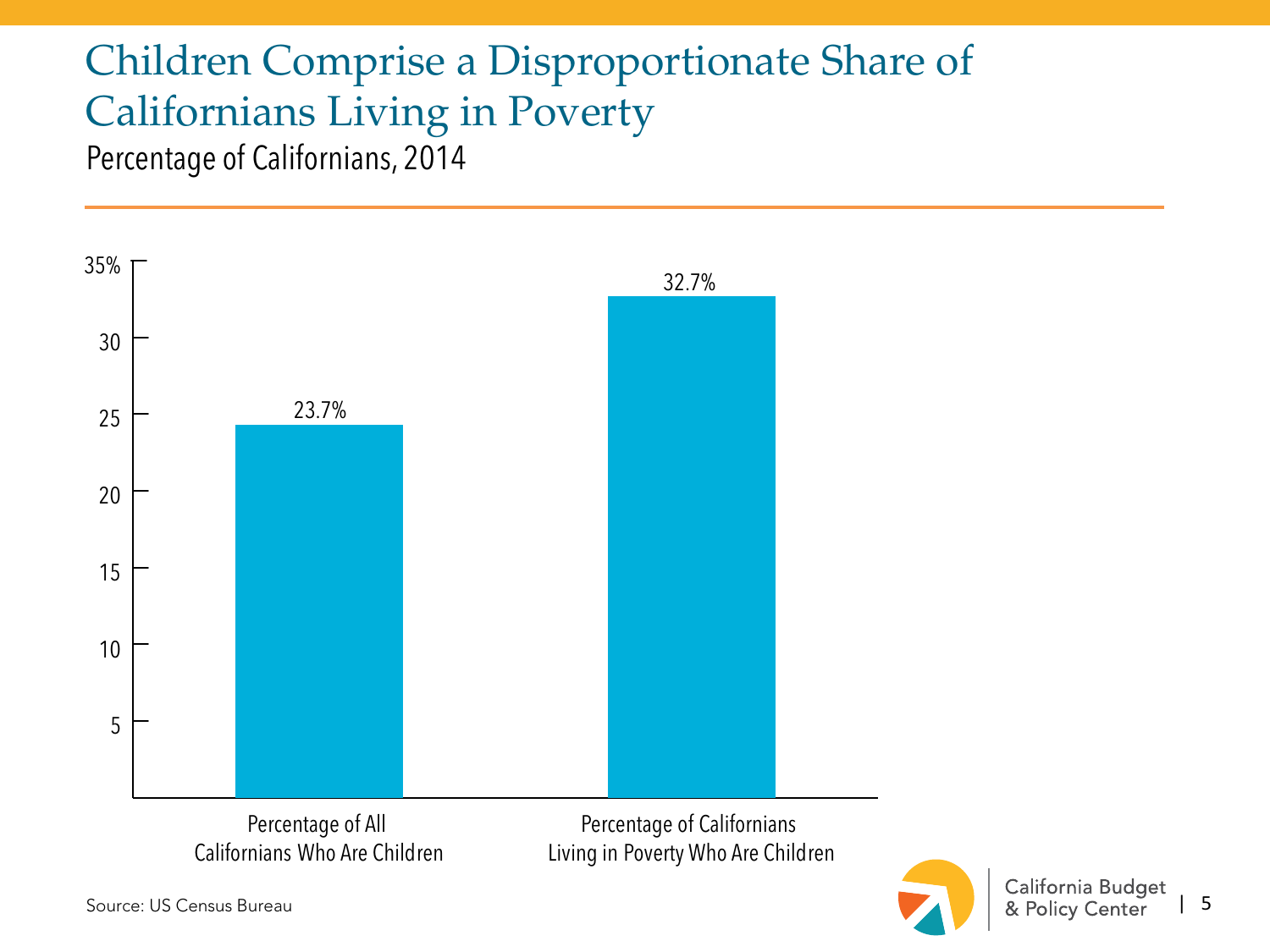# **2. Affordable child care and preschool helps families make ends meet.**

Without access to affordable care, many families face difficult choices about how to balance the cost of care with other necessities. Also, access to care increases parents' employment and earnings and reduces the chance that parents have to miss work or cut their hours.

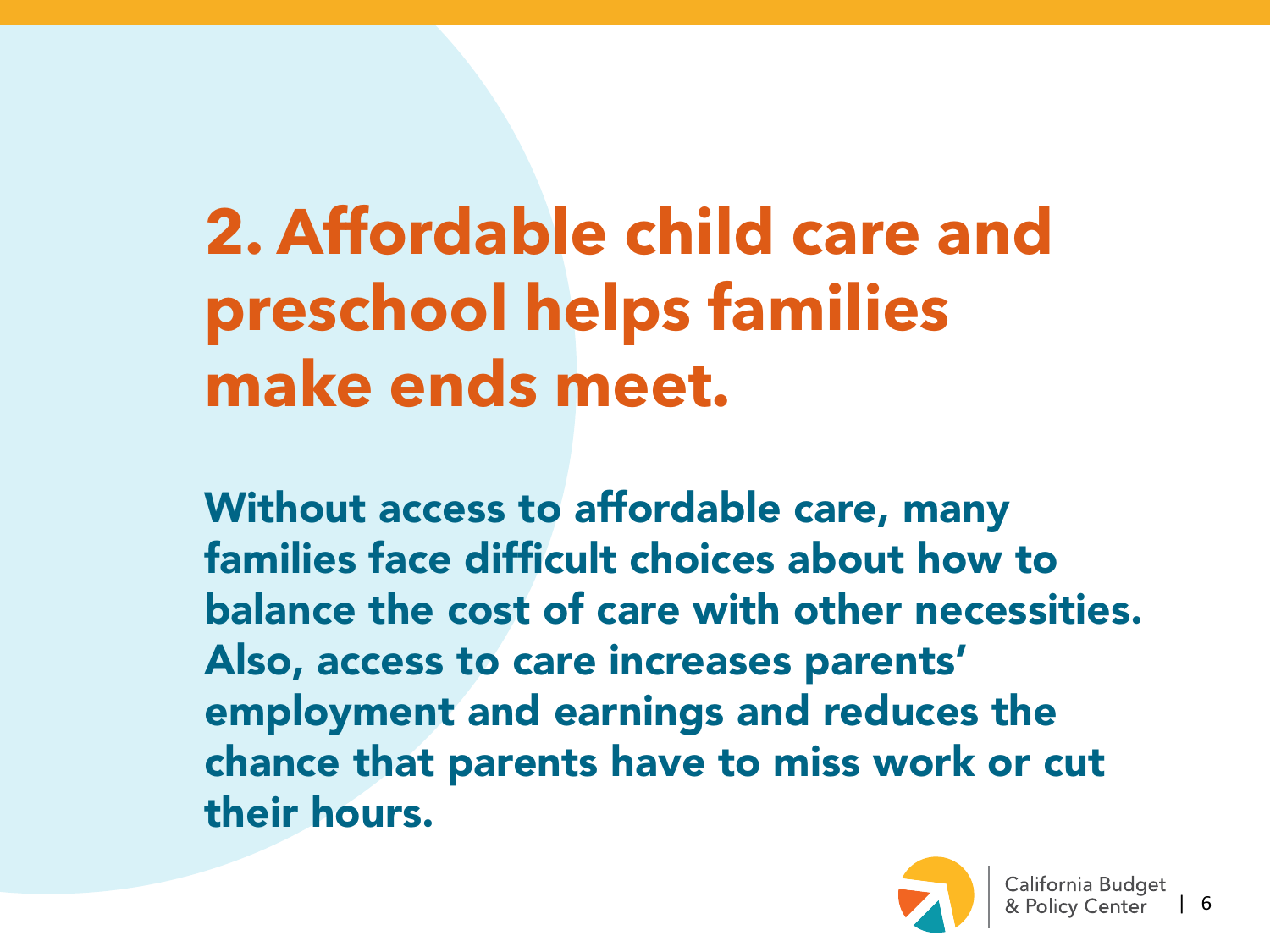The Typical Single Mother Would Have to Spend Nearly 70 Percent of Her Income to Cover the Cost of Child CareChild Care Costs for an Infant and a School-Age Child as a Share of Median Family Income



\* Cost of care in California in 2014 (full-time for an infant and part-time for a school-age child). Costs are based on counties' median cost of care weighted to reflect each county's population of infants and school-age children.

Source: Budget Center analysis of data from the 2014 Regional Market Rate Survey, Department of Finance, and US Census Bureau

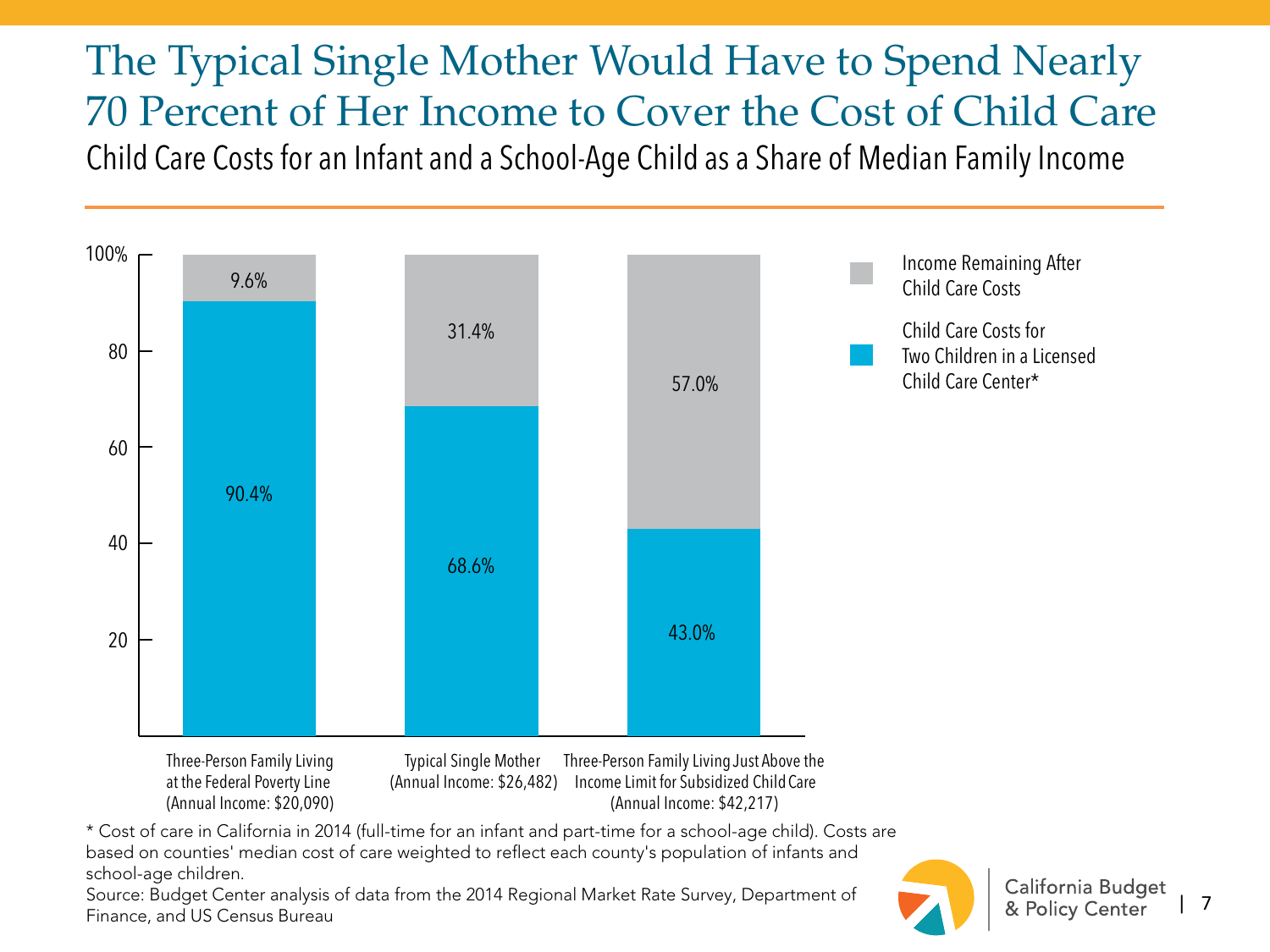**3. State budget cuts have weakened key services and supports that help low-income families advance.**

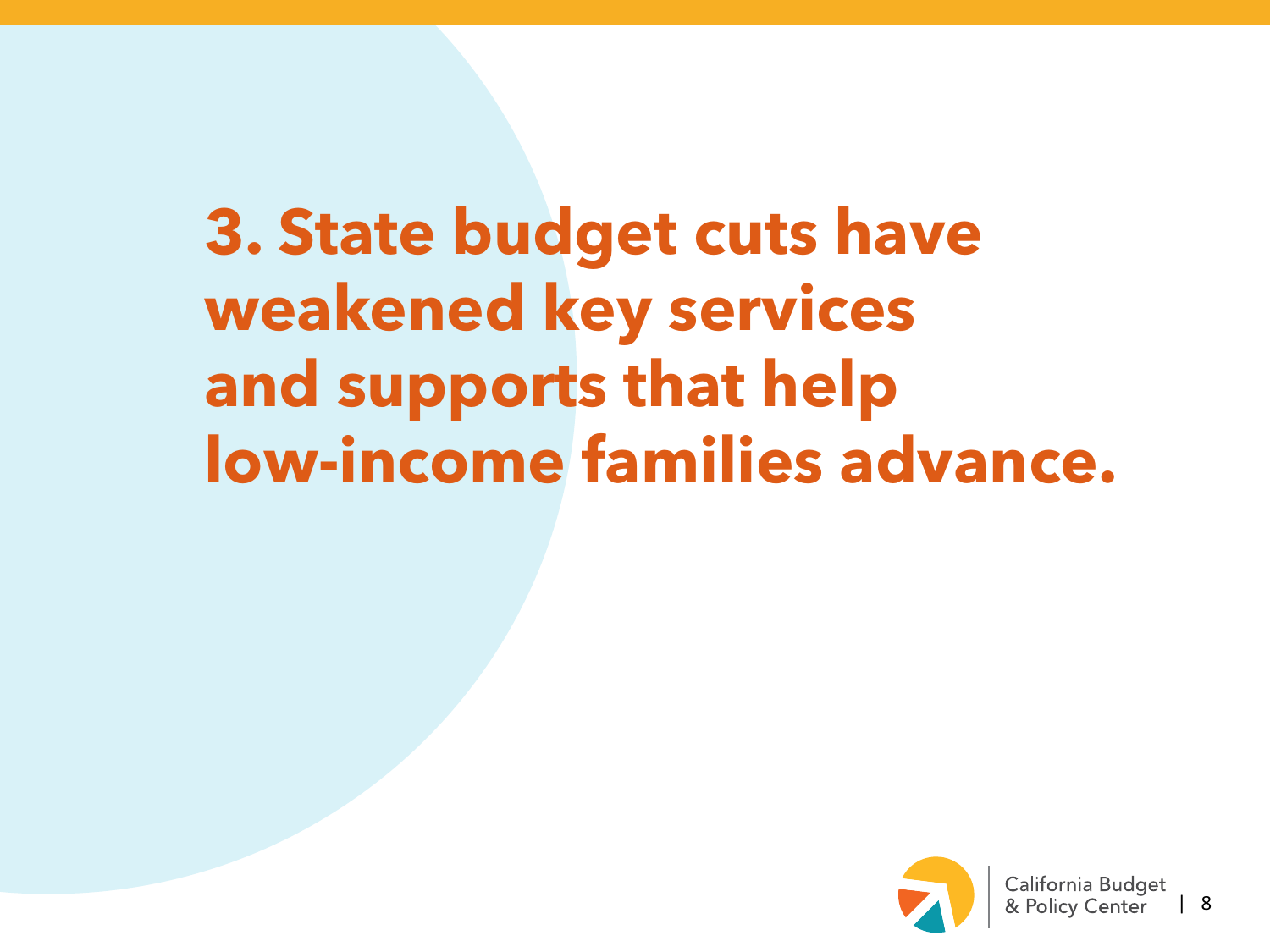#### Support for Child Care and Preschool in 2015-16 Remains More Than 20 Percent Below Pre-Recession Levels Total Funding for Subsidized Child Care and Preschool Slots in California, Inflation-Adjusted



Note: Figures are in 2015-16 dollars and include federal and state funds. Child care includes CalWORKs and non-CalWORKs programs. Source: California Department of Education and Department of Finance

California Budget | 9 & Policy Center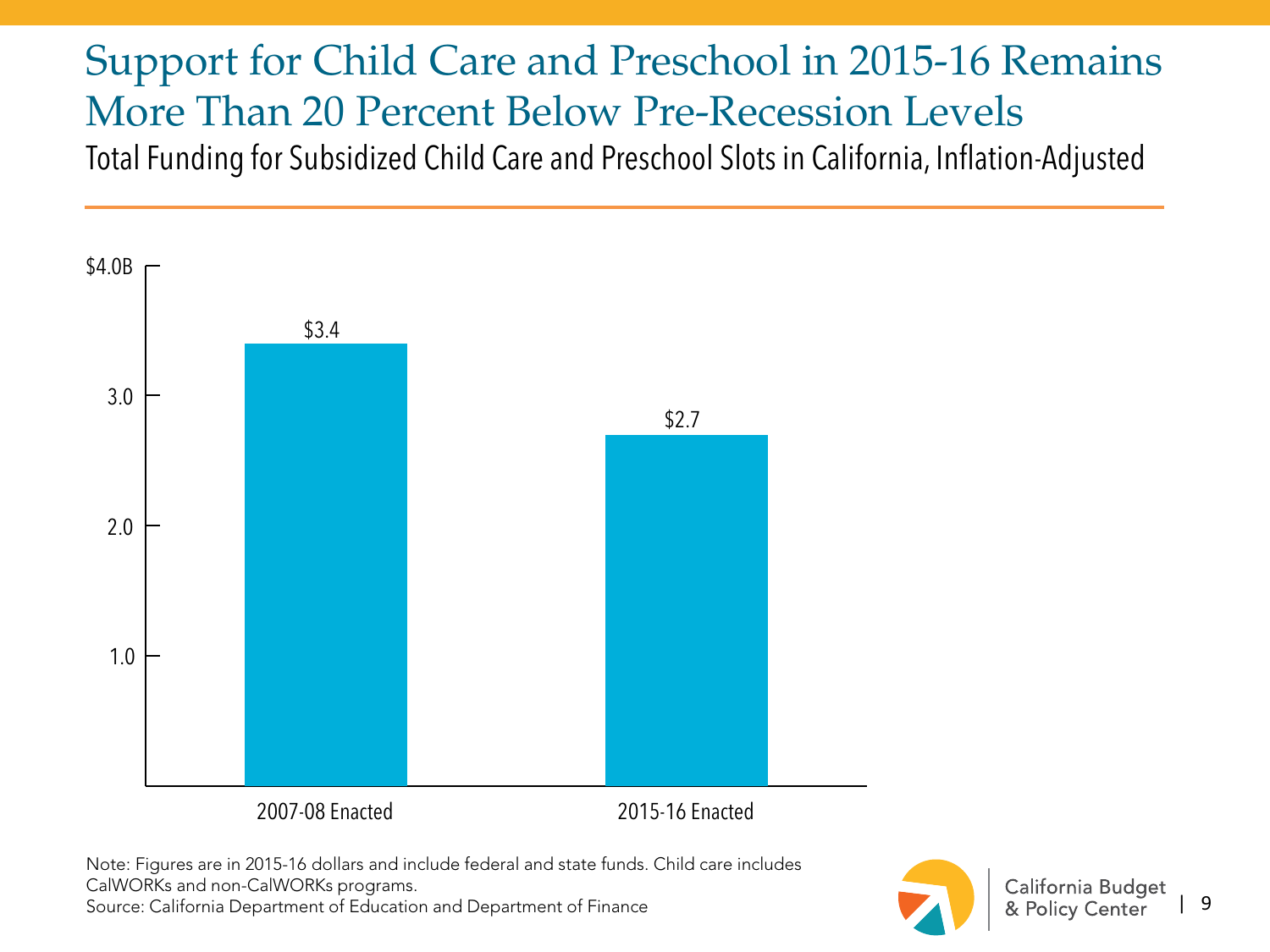### CalWORKs Grants Remain Far Below the Deep-Poverty Threshold

Annualized Maximum Grant for a Family of Three as a Percentage of the Federal Poverty Line



Note: Grants are for high-cost counties beginning in 1996. Prior to 1998, grants were provided through the Aid to Families with Dependent Children Program. Source: Budget Center analysis of Department of Social Services, US Department of Health and Human Services, and US Social Security Administration data

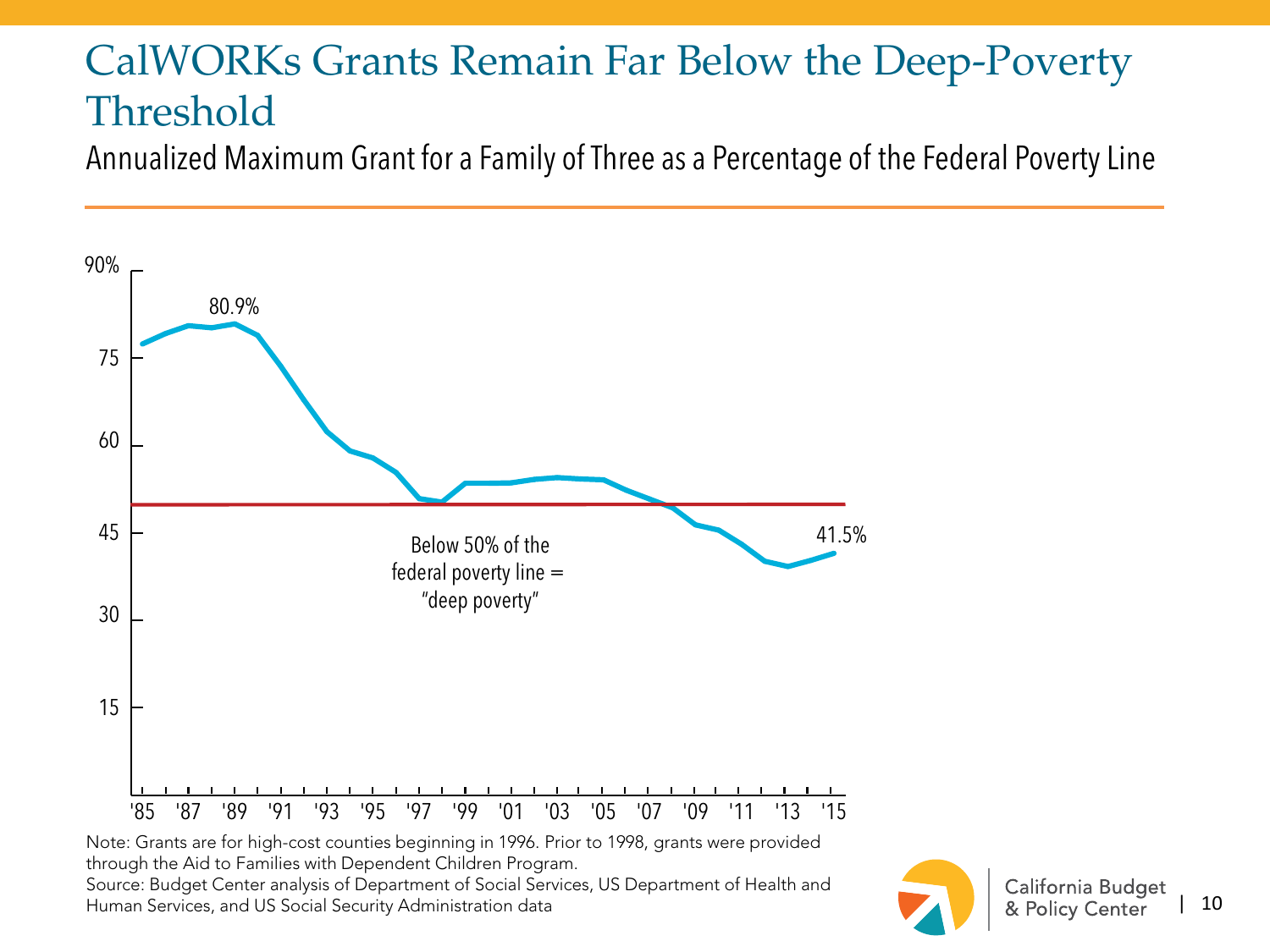### Enrollment in CalWORKs Child Care Dropped Nearly 40 Percent From 2007-08 to 2013-14

Average Monthly Number of Children Enrolled



Note: Reflects CalWORKs Stages 1, 2, and 3 child care. Figures are rounded to the nearest thousand. Source: California Community Colleges Chancellor's Office, California Department of Education, and Department of Social Services

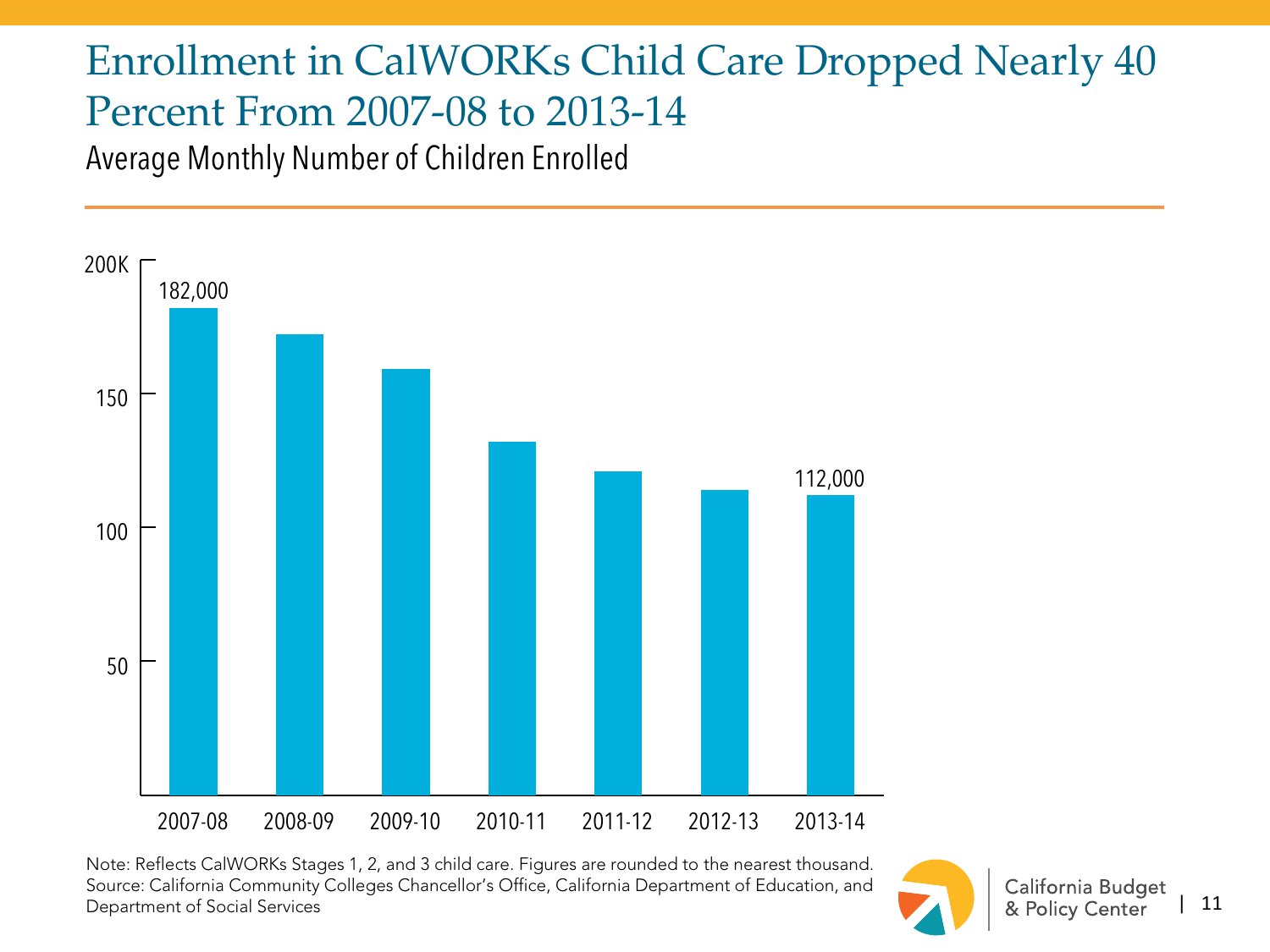# **4. The income eligibility limit is outdated.**

Updated income limits would increase the number of families eligible for subsidized child care and the state preschool program and would allow families to remain eligible for longer periods.

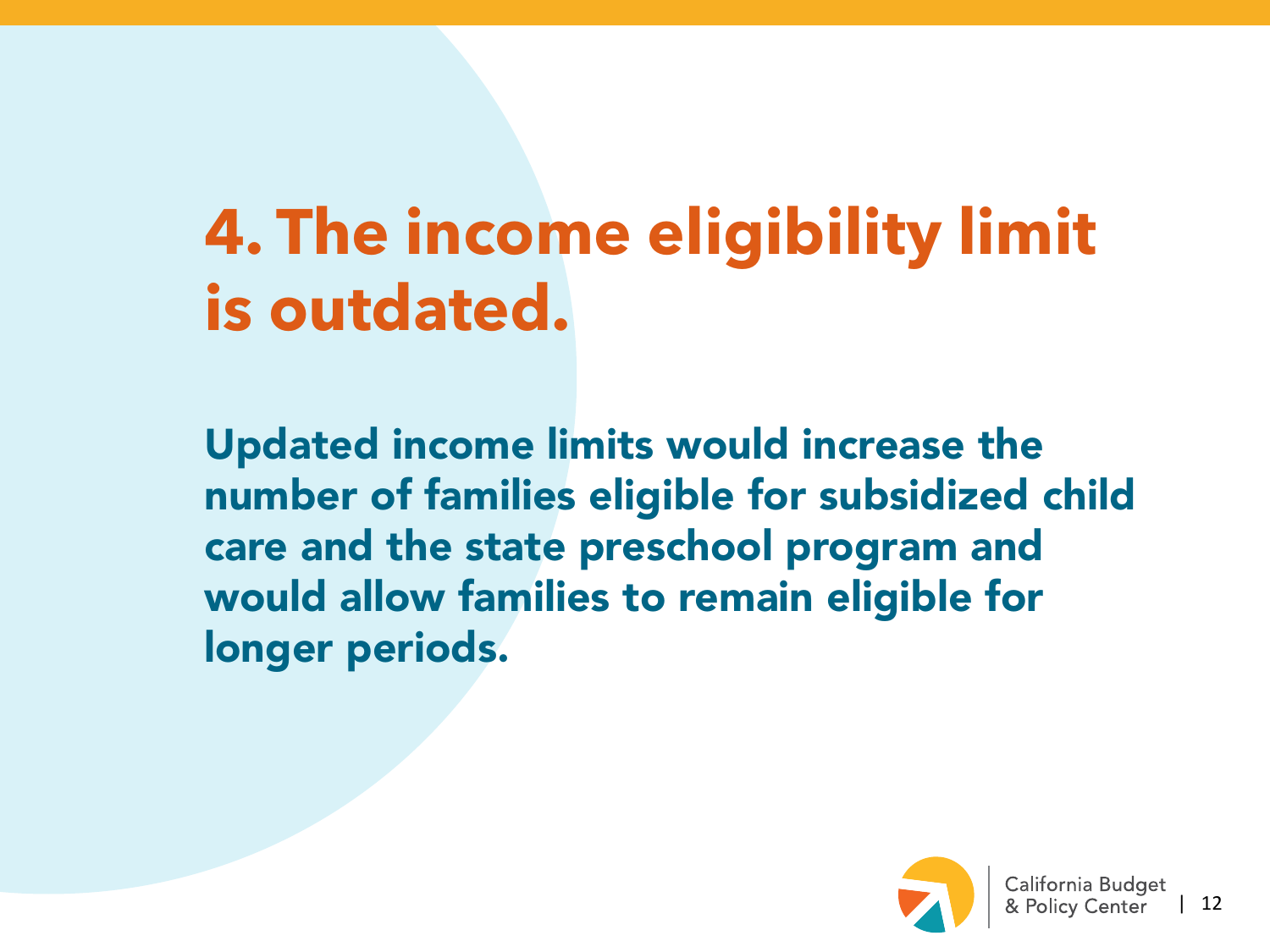The Income Eligibility Limit Would Increase by 22 Percent if Updated for the Most Recent State Median Income Income Limit for a Family of Three for Subsidized Child Care and the State Preschool Program



Current Income Limit for aFamily of Three

Estimated Income Limit in 2015-16 ifUpdated for the 2014 State Median Income

Note: The estimated income limit for 2015-16 is based on the state median income for a four-person family in 2014, adjusted to reflect a three-person family using the methodology applied by the California Department of Education (CDE) as part of the latest update to the income limit in 2007-08. Source: Budget Center analysis of data from CDE and US Census Bureau

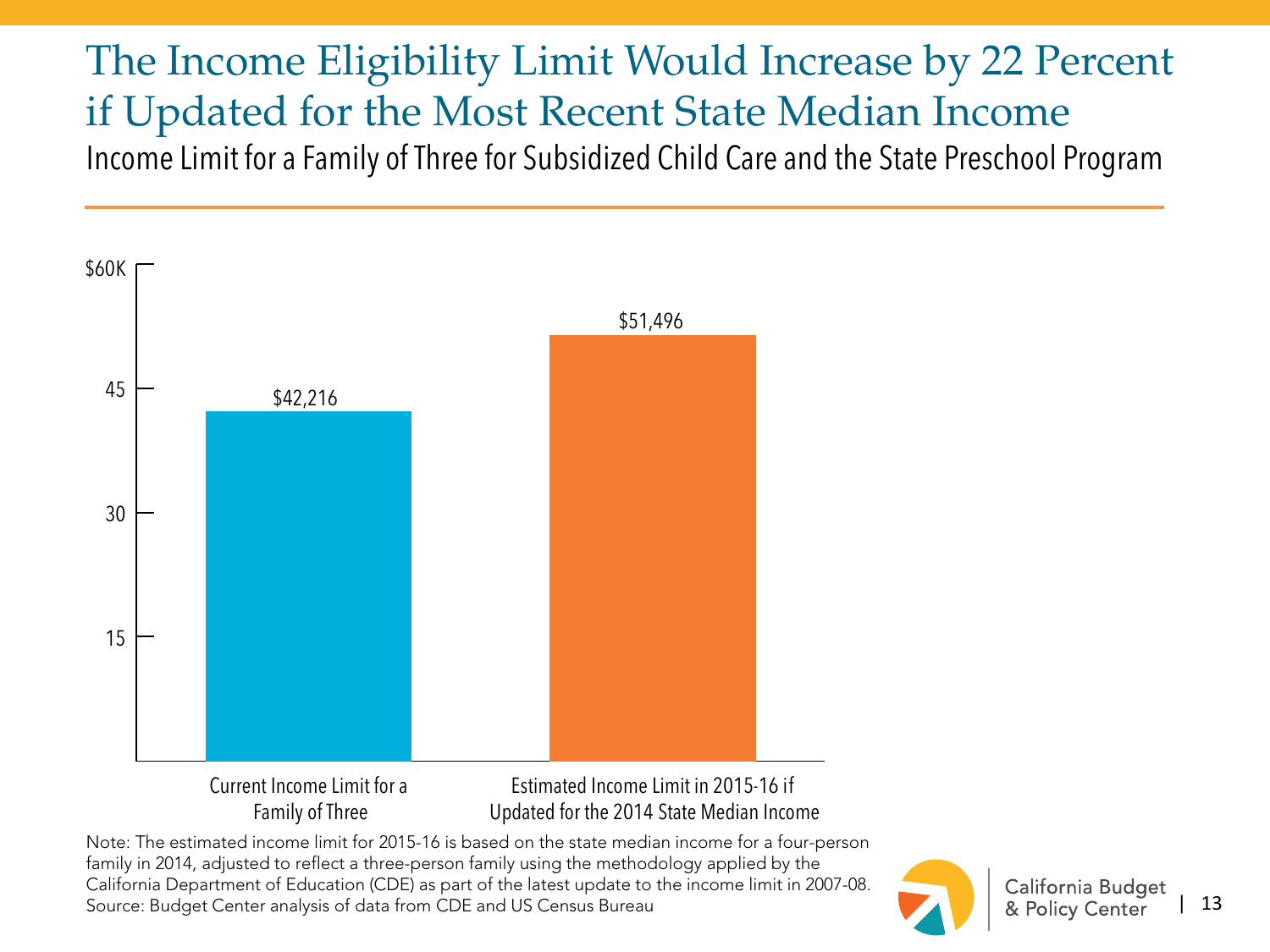## **5. Provider payment rates do not reflect current market rates.**

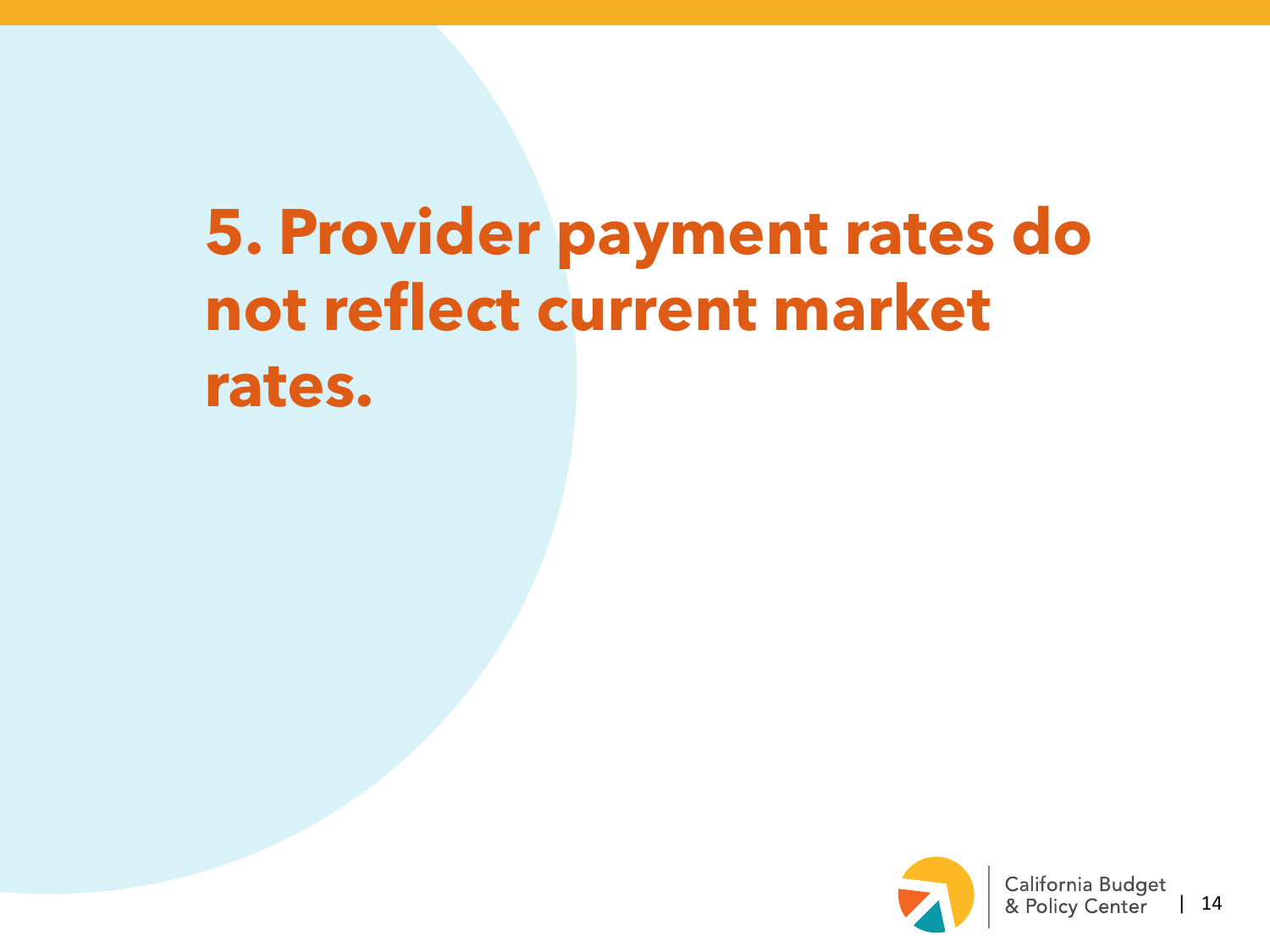#### A Key Payment Rate for Child Care and Preschool Providers Has Lost 14 Percent of Its Value Since 1980-81 Daily Standard Reimbursement Rate (SRR) Per Child for Licensed Centers



Note: Figures are in 2015-16 dollars. Licensed child care providers that contract directly with the state are reimbursed with the SRR. The SRR is a statewide rate that varies based on specific criteria such as the age of the child or the presence of physical disabilities. The 2015-16 budget agreement created a new standardized reimbursement rate for full-day preschool, which is not displayed here.

Source: Budget Center analysis of California Department of Education and Legislative Analyst's Office data

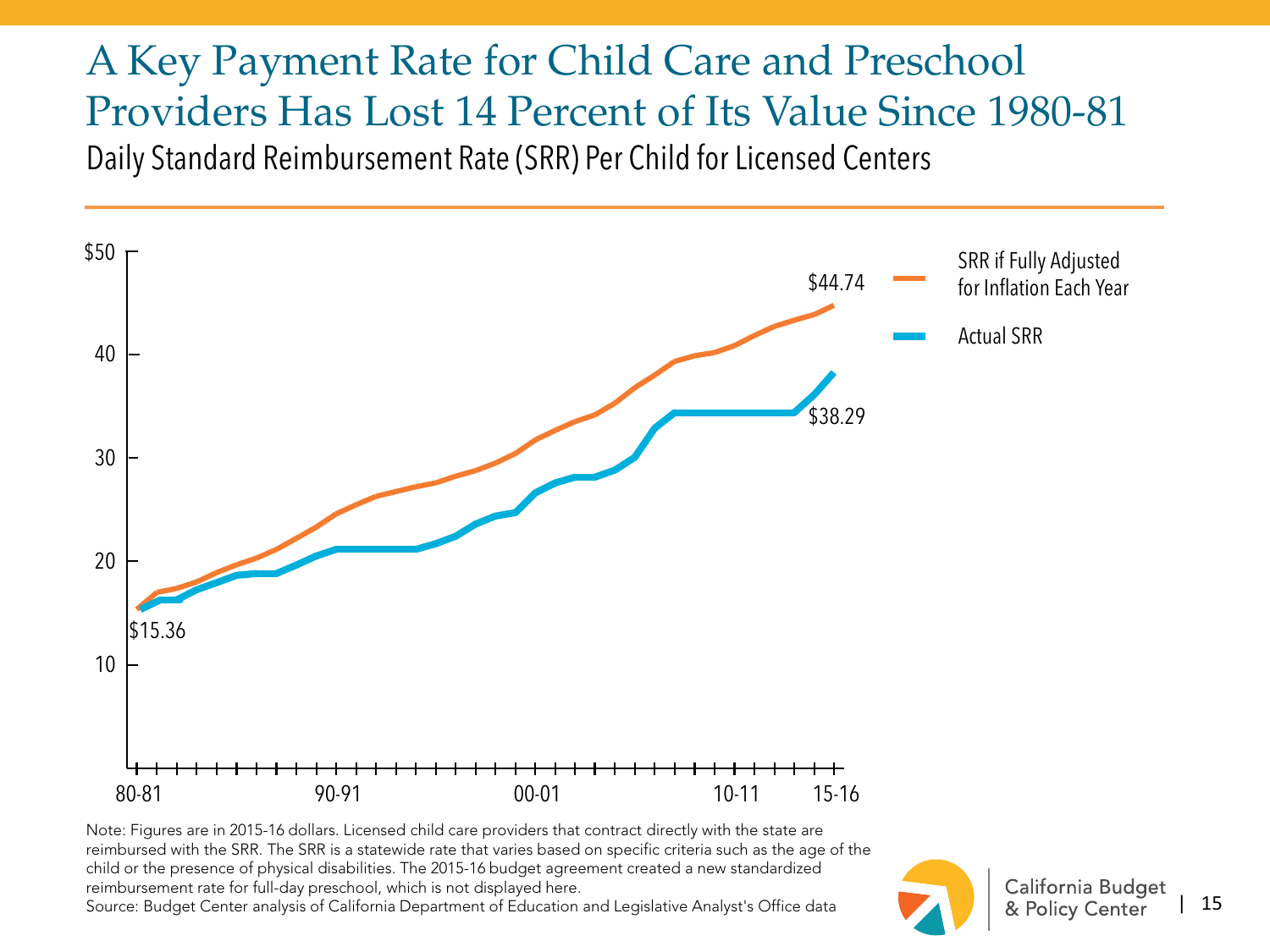#### Using Current Market Rate Ceilings Would Increase the Value of Child Care Vouchers Across the Greater Bay Area Maximum Monthly Reimbursement Rate for Full-Time Infant Care in a Licensed Center



Current Rate Ceiling, Based on the 2005 and2009 RMR Survey\* Rate Ceiling if Updated to

85th Percentile of 2014RMR Survey

\*The 2015-16 budget agreement updated reimbursement rates by 4.5 percent, effective October 1, 2015. Note: Voucher-based, subsidized child care providers are reimbursed based on the Regional Market Rate (RMR) Survey.

Source: Budget Center analysis of 2005, 2009, and 2014 RMR Survey data

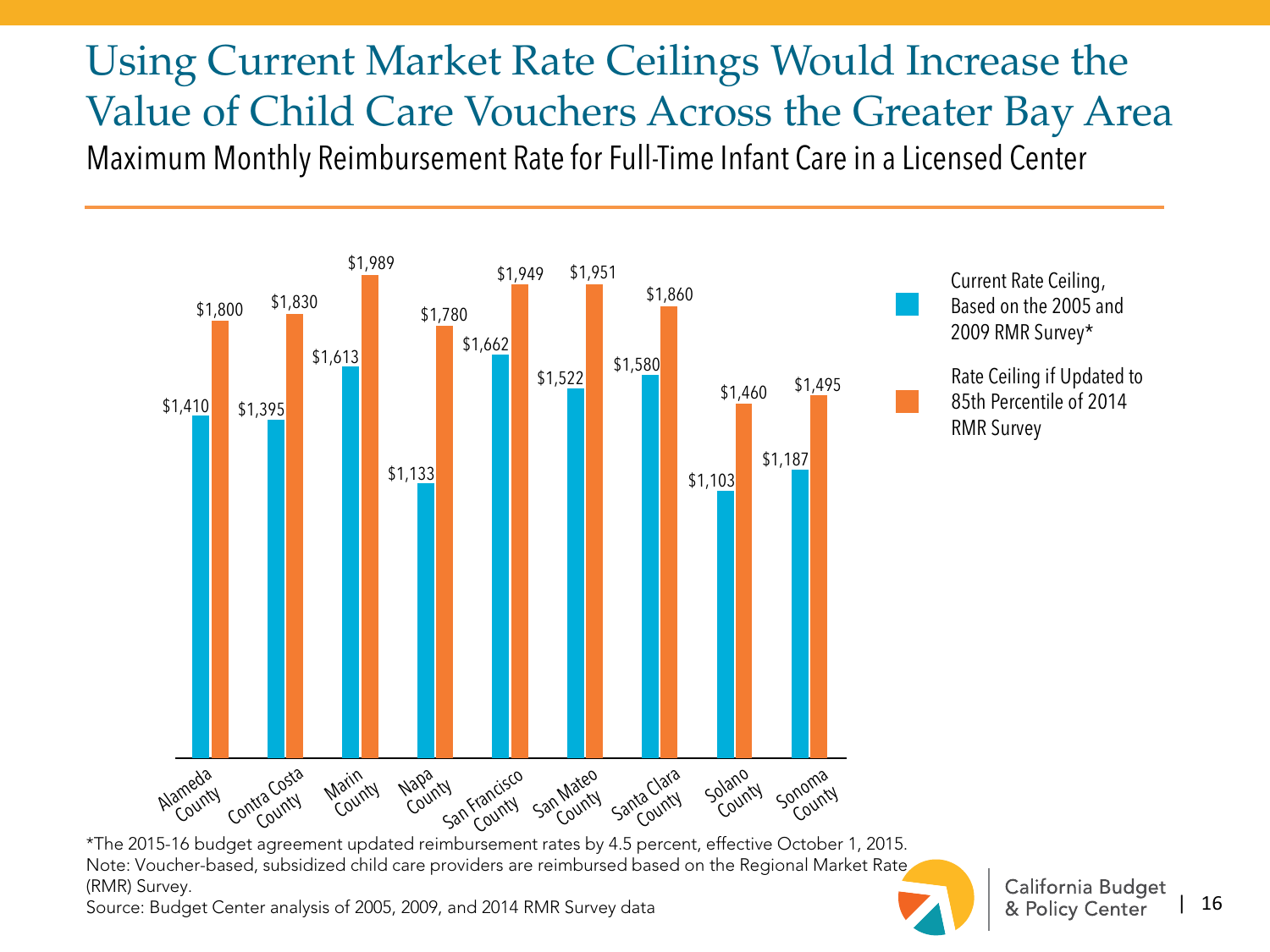Due to Outdated Payment Rates, Many Child Care Providers Are Out of Reach for Greater Bay Area Families Percentage of Providers That Are Accessible to Families Who Use Child Care Vouchers



Note: Payment rates reflect the maximum monthly rate for full-time infant care in licensed child care centers based on either the 2005 or 2009 Regional Market Rate (RMR) Survey, effective October 1, 2015. Source: Budget Center analysis of 2005, 2009, and 2014 RMR Survey data

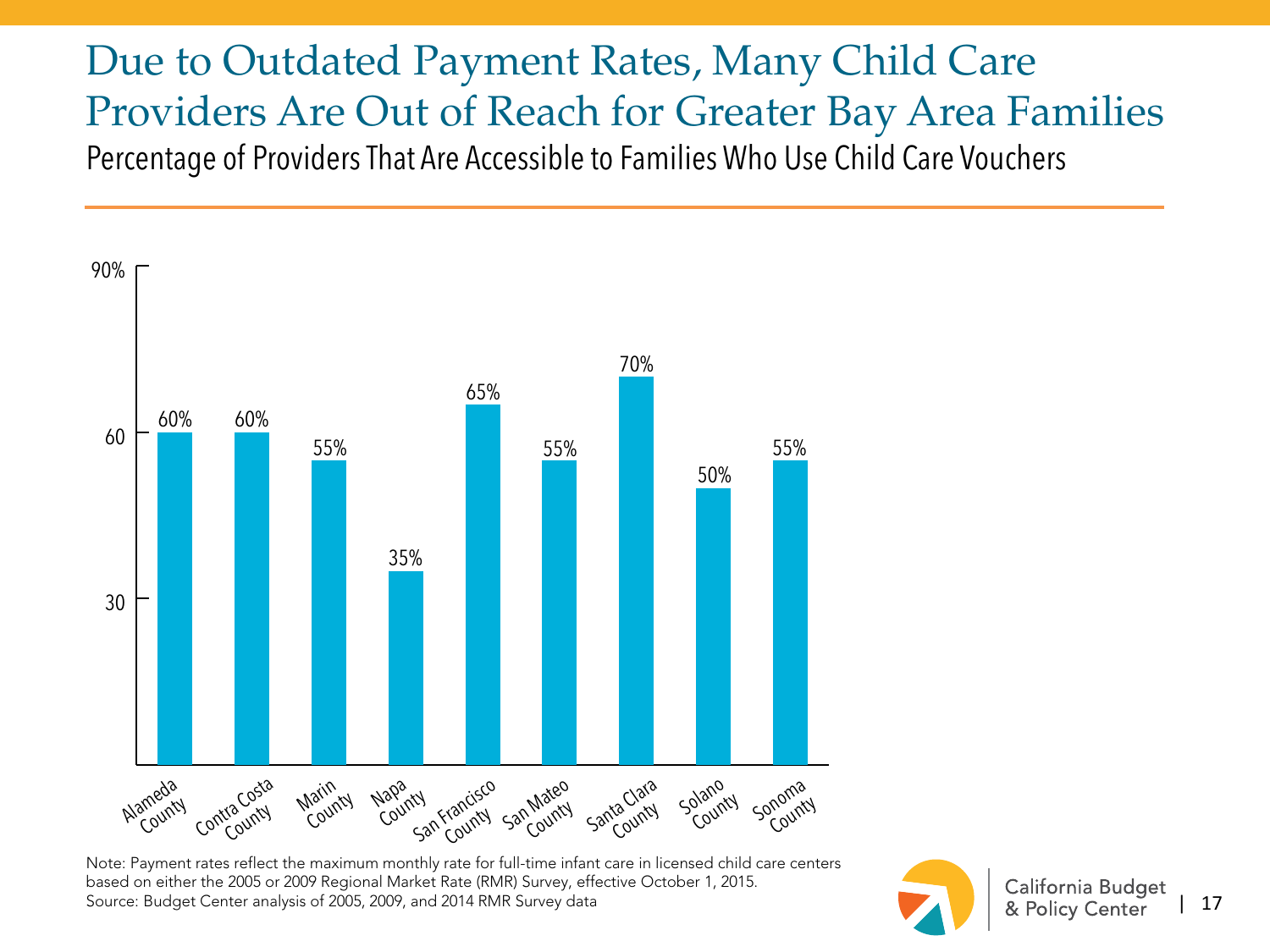### The RMR Exceeds the SRR in More Than Half of the Counties in the Greater Bay Area

Maximum Annual Reimbursement Rate for Full-Time Infant Care in a Licensed Center



\* The 2015-16 budget agreement updated the market rates by 4.5 percent, effective October 1, 2015. Note: County pilot programs may result in an increased SRR in some counties. Source: Budget Center analysis of the RMR Survey and California Department of Education data